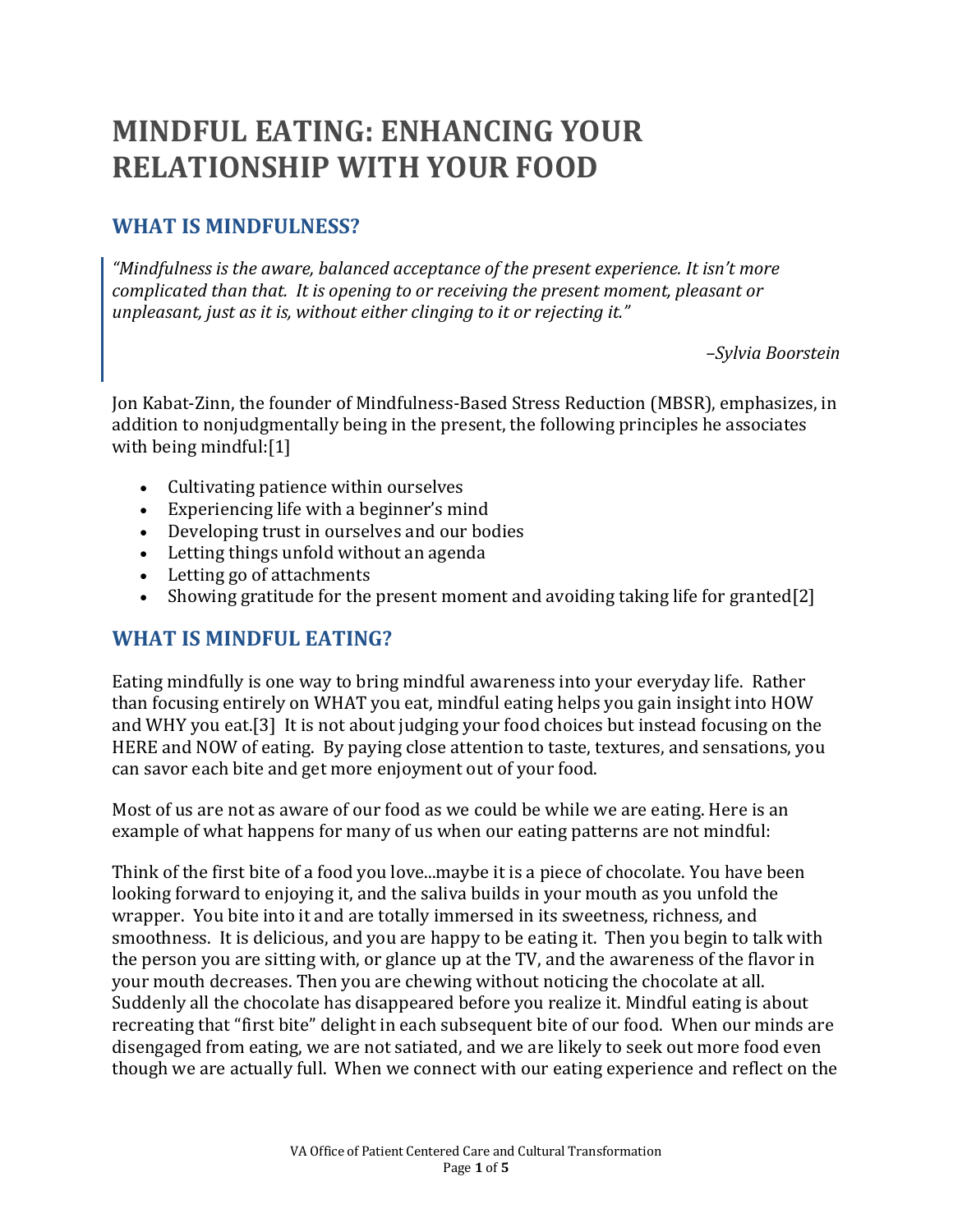source of our food, those who prepared it, those eating around us, and the sensations in our bodies, we will feel more satisfied regardless of what or how much we are eating.[\[4\]](#page-4-8)

Mindful eating can make anyone's eating healthier and more nurturing, regardless of weight or nutritional status. Mindfulness-based interventions targeting eating behaviors have become increasingly more popular. In a literature review of 21 papers focusing on mindfulness with regard to binge eating, emotional eating, and external eating (eating in response to external cues), 18 (86%) of studies found positive outcomes.[\[5\]](#page-4-3)

Another meta-analysis of mindfulness-based interventions for weight loss examined 18 studies, studying a total of 1,160 participants. The results showed that mindfulness-based interventions are moderately effective for weight loss and largely effective in reducing obesity-related eating behaviors.[[6\]](#page-4-9) More research is needed to determine the type of mindfulness program that is most effective for weight loss and to establish the effectiveness of mindfulness for weight maintenance. Still, the growing body of evidence about mindfulness certainly concludes it is a helpful component of any weight loss effort. Furthermore, it is a low-cost intervention with no negative side effects.

### **WHY EAT MINDFULLY?**

There are many reasons to incorporate mindful eating into a Personal Health Plan. For example:

- It can lead to positive and lasting change because eating mindfully is not about restrictive diet choices that are difficult to sustain long-term.
- It can lead to weight loss. An ongoing randomized control trial with 16,500 participants showed weight reduction with mindful eating as an intervention[\[7\]](#page-4-10)
- Food becomes something to enjoy, rather than a temptation or regret.[\[8\]](#page-4-11)
- It slows down the pace of our meals, allowing our brains time to hear the "I'm full" signals from our stomachs, which may also help with weight loss.[\[9\]](#page-4-4)
- It optimizes digestion. Some research has shown that when our attention is not focused on eating, our digestive process is 30%-40% less effective than it should be, which leads to gas, bloating, and discomfort.[\[10](#page-4-5)[,11\]](#page-4-6)
- Mindfulness can reduce binge eating episodes and improve eating behavior in obese individuals. One 2019 study of 101 post-menopausal, obese women, found that increased mindfulness was associated with significantly less binge eating and significantly less severe loss of control while eating. The study also found that the most mindful participants had the least amount of binge eating episodes in the past 28 days.[\[12\]](#page-4-7)
- Mindful awareness can increase our awareness of the source of our food, which encourages buying local and/or organic food.
- Mindful eating with family members fosters deeper social connections. It also allows us to model healthy eating behaviors for our children. (No "clean plate" club!)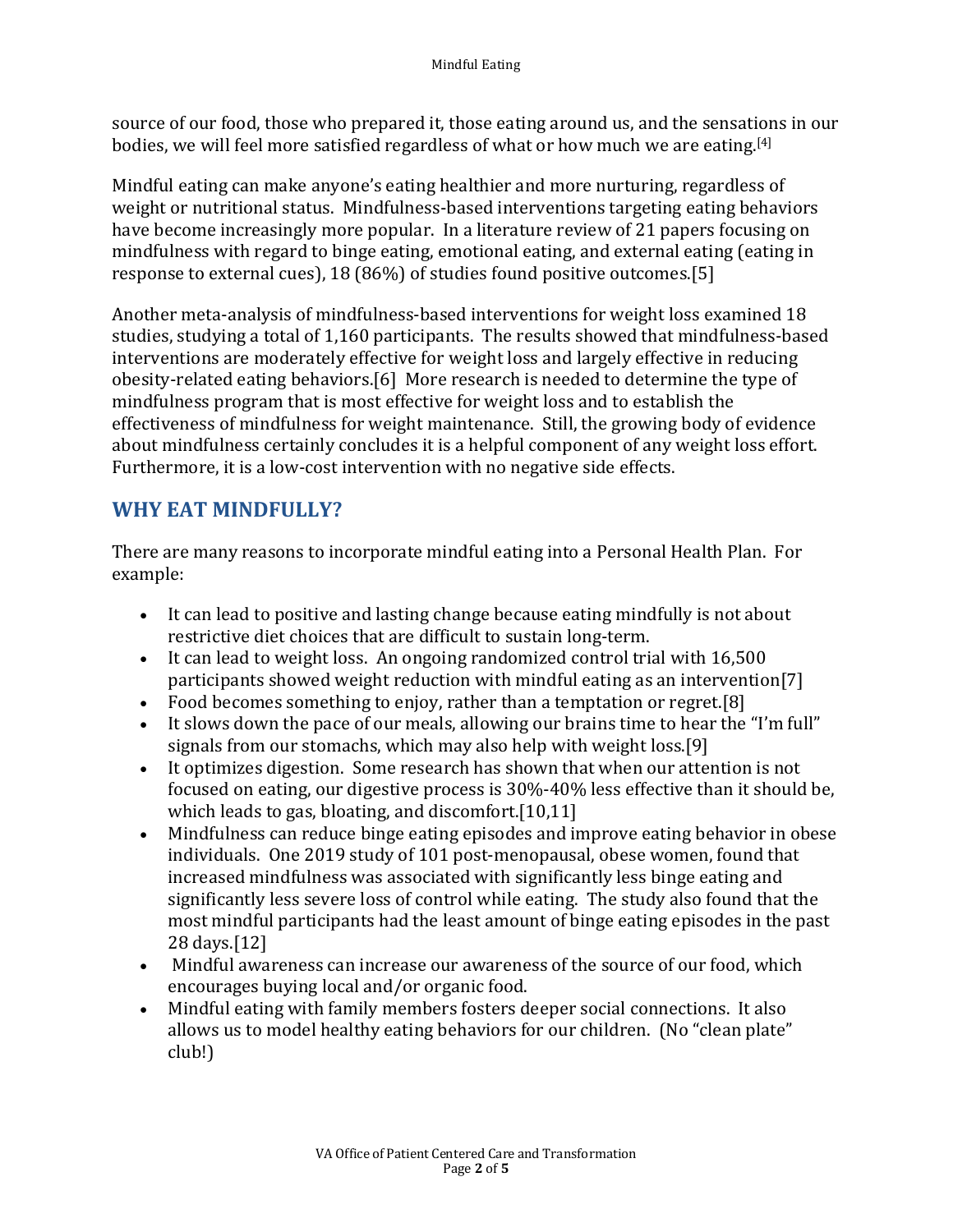## **MINDFUL EATING: AN INTRODUCTORY EXERCISE**

The best way to learn more about mindful eating is to try it. [[13\]](#page-4-12) For this exercise, all you need is an apple slice. It may be easier and more enjoyable to try this with a friend.

- Take a bite of the apple slice and close your eyes. Before you chew, notice the taste, texture, and temperature in your mouth.
- Begin chewing slowly. Notice any other sensations.
- Try to stay present. It is normal for your mind to wander. If you notice you are thinking about other things, gently return your attention to chewing.
- Notice each tiny movement of your jaw.
- Pay attention to the subtle transition from chewing to swallowing. Follow the apple's movement toward the back of your tongue and into your throat. After swallowing, follow the apple's progress down to your stomach for as long as you can.
- Take a deep breath and exhale.

Reflect: What did you notice while chewing? Why did you swallow? Was the food no longer tasty? Did it dissolve? Were you bored?

In the future, follow this with the first bite of each meal, and you will lay the groundwork for mindfully eating the rest of your meal.

#### **MORE WAYS TO EAT MINDFULLY**

Here are several easy ways you can slow down your meals and be more mindful: [\[8](#page-4-11)]

- Eat with chopsticks.
- Use your nondominant hand.
- Sit down to eat.
- Eat without a TV, newspaper, book, or computer distracting you.
- Check in with yourself prior to your meal to decide if you are really hungry. Learn to recognize the difference between physical hunger and boredom-driven eating.
- Before you eat, sit quietly for at least 30 seconds. Smell your food, and think about where it came from. Picture it growing or roaming in its environment. Think about the steps that food took to end up on your plate…planting, growth, harvesting, processing (hopefully not much), transportation, purchase, and preparation. Give thanks.
- Alternatively, go around the table and say something you are grateful for—a great activity for kids!
- Be mindful of negative thoughts you might have regarding your relationship with food. These may include common phrases such as, "I feel so fat" or "I can't stop eating unhealthy food." Think about how these phrases might trigger unhealthy eating habits, and let these thoughts go.
- Concentrate on your arm movements as you bring your food to your mouth.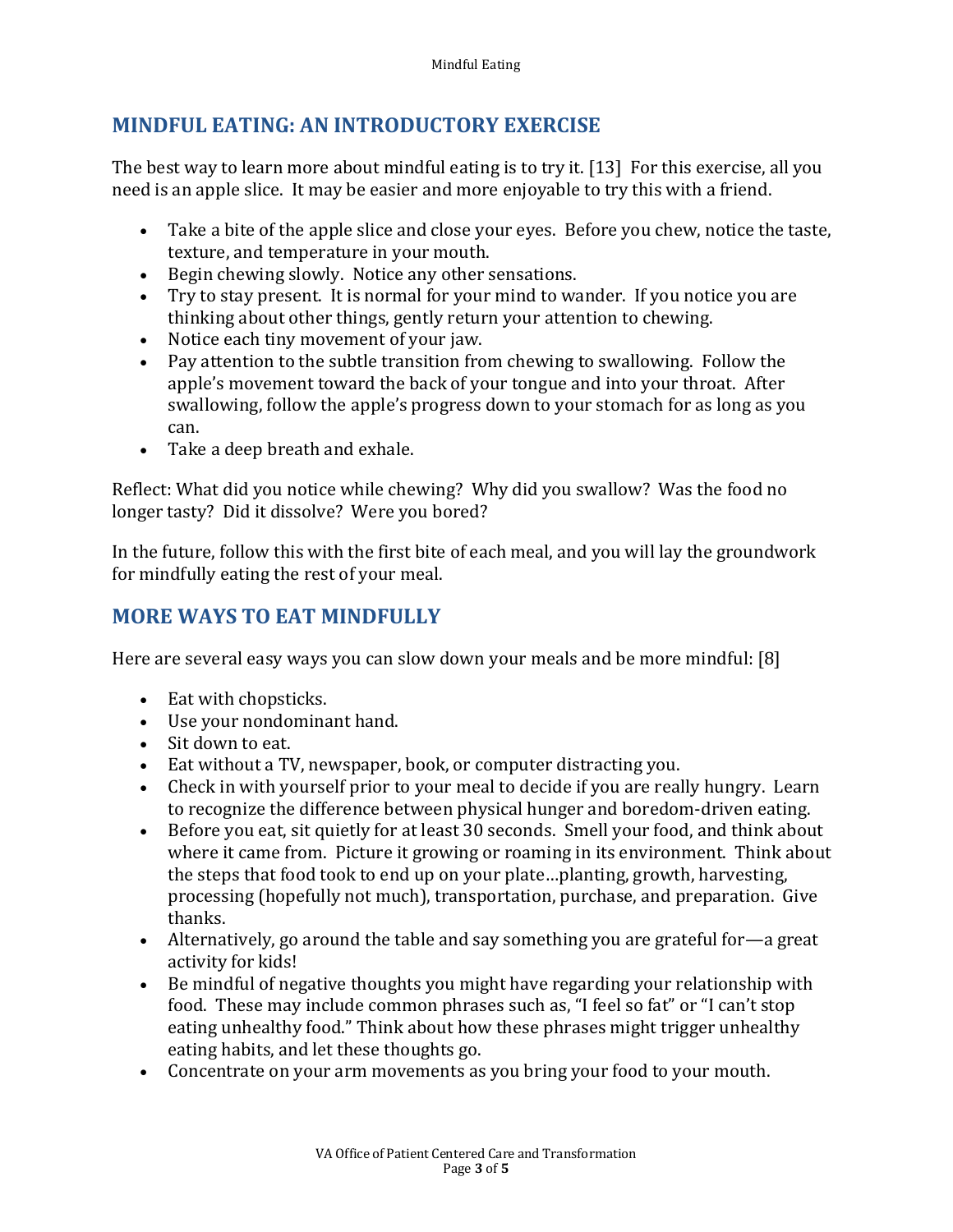- Chew your food 10-15 times per bite. Pay attention to taste and texture and how it changes. Swallow when the food is uniformly smooth.
- Set down your utensils between bites. Rest for a few seconds before gathering the next morsel. This is known as creating a pause point in the meal and can help you feel satiated faster.
- Take a sip of water, tea, or black coffee between bites.
- Put the proper portions of food on your plate and try to make the meal last at least 20 minutes.

### **TIPS FOR SUCCESS**

- Recruit others in your household or work environment to learn mindful eating, so you can share your experiences. Accountability is important.
- Remember: There are no absolute rules. Do what makes sense in your life and what brings you joy.
- Laugh with yourself when mindfulness isn't easy. We are more successful when we have fun.
- Mindfulness is difficult to master, but you can't fail if you keep trying.

A wealth of information exists on this subject, and each resource below has a different approach to incorporating mindful eating into your life. Experiment and find something that makes sense to you.

## **ADDITIONAL RESOURCES**

#### **BOOKS AND ONLINE RESOURCES**

- *[Eat, Drink, and Be Mindful,](https://eatingmindfully.com/)* Susan Albers (2009), featuring written exercises*,* and more on the Eating Mindfully website.
- *Mindful Eating A Guide to Rediscovering a Healthy and Joyful Relationship with Food*, Jan Chozen Bays (2017), includes a CD with exercises
- [The Center for Mindful Eating](https://www.thecenterformindfuleating.org/TCME-Blog/3084341) website features more of Jan Chozen Bay's writing.
- *The Slow Down Diet," March David (2015)*, and his [Psychology of Eating](https://psychologyofeating.com/) website Karen Koenig.
- The Joy of Mindful Eating, [The Center for Mindful Eating.](https://www.thecenterformindfuleating.org/)
- *Mindful Eating, Mindful Life,* Thich Nhat Hanh (2011),
- *Intuitive Eating: A Revolutionary Program that Works, Evelyn Tribole and Elyse* Resch, and accompanying [website](https://www.intuitiveeating.org/)
- [Whole Health Library](https://wholehealth.wisc.edu/) website

### **RESOURCE LINKS**

- Eat, Drink, and Be Mindful: <https://eatingmindfully.com/>
- The Center for Mindful Eating: [https://www.thecenterformindfuleating.org/TCME-](https://www.thecenterformindfuleating.org/TCME-Blog/3084341)[Blog/3084341](https://www.thecenterformindfuleating.org/TCME-Blog/3084341)
- Psychology of Eating: <https://psychologyofeating.com/>